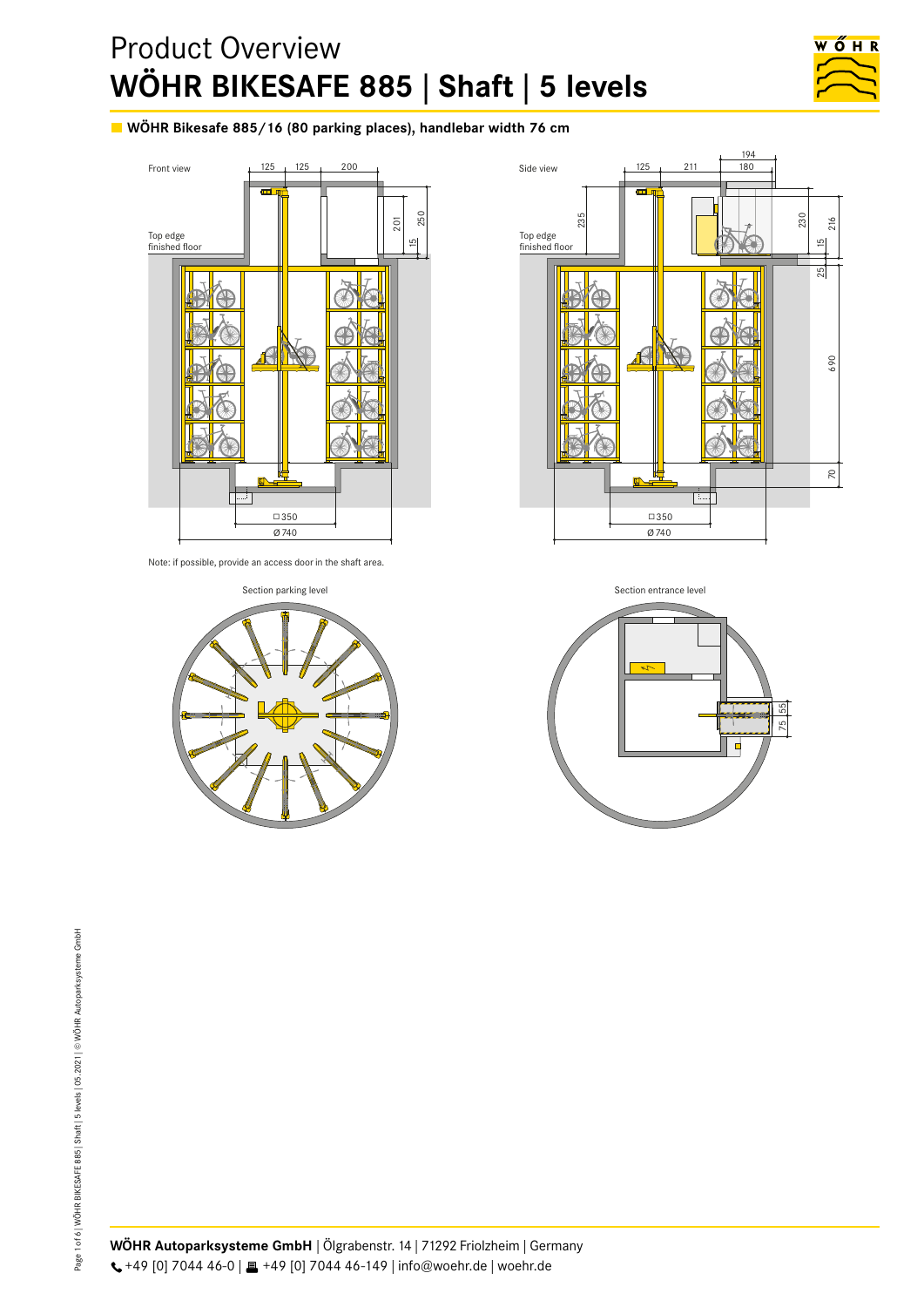# WÖHR Bikesafe 885/16 (80 parking places), handlebar width 83 cm







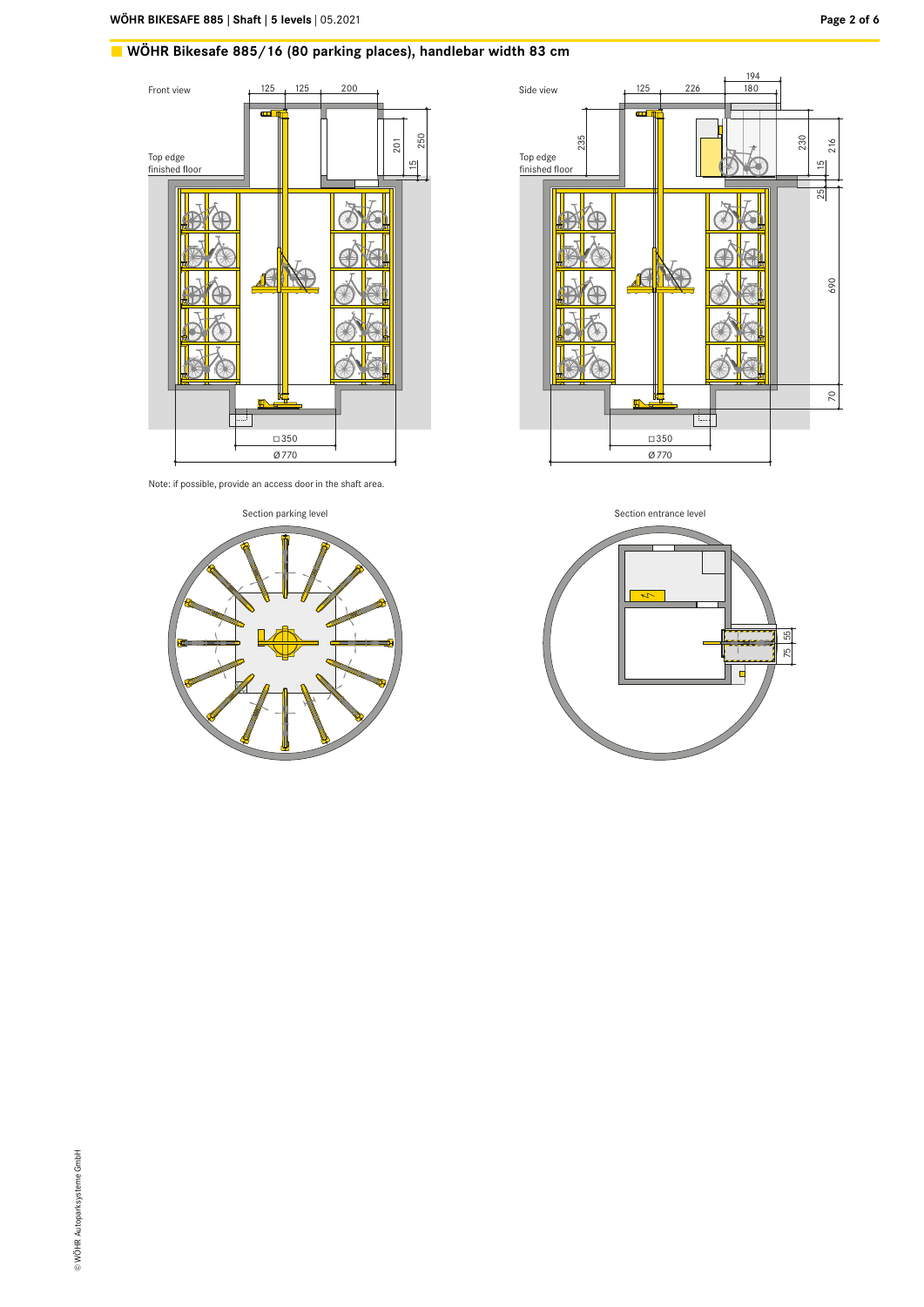# WÖHR Bikesafe 885/20 (100 parking places), handlebar width 76 cm







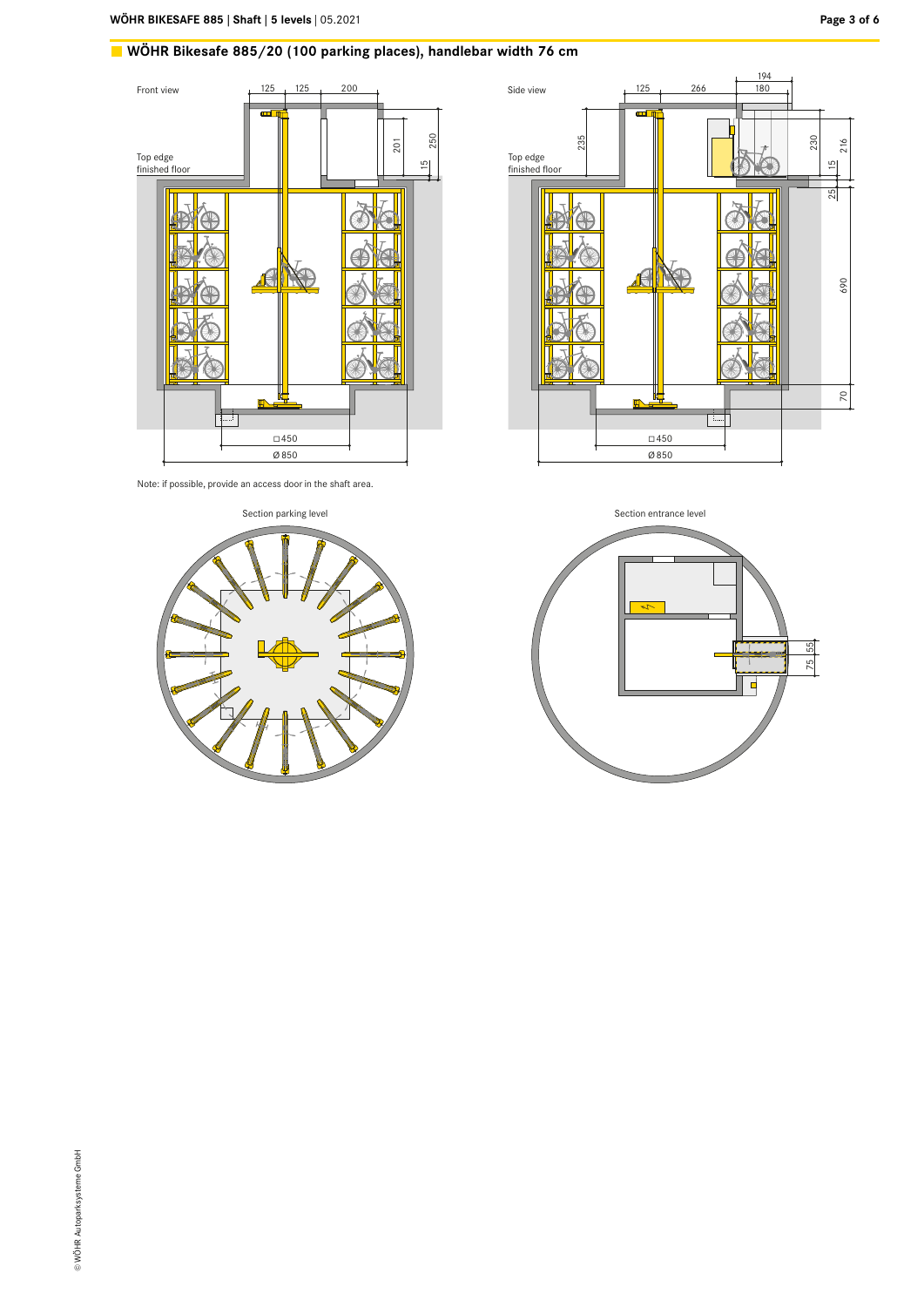# WÖHR Bikesafe 885/20 (100 parking places), handlebar width 83 cm







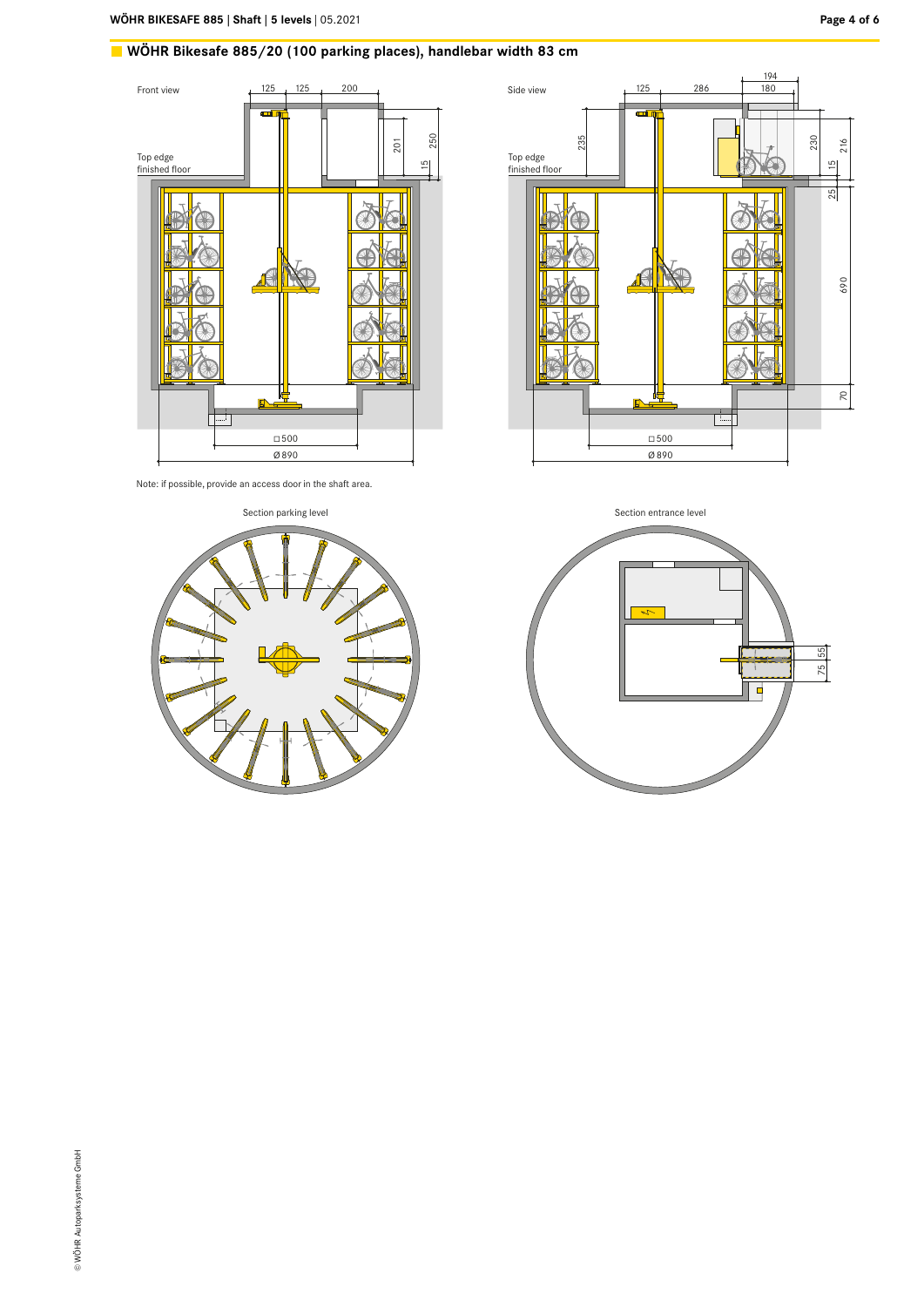# **WÖHR Bikesafe 885/24 (120 parking places), handlebar width 76 cm**